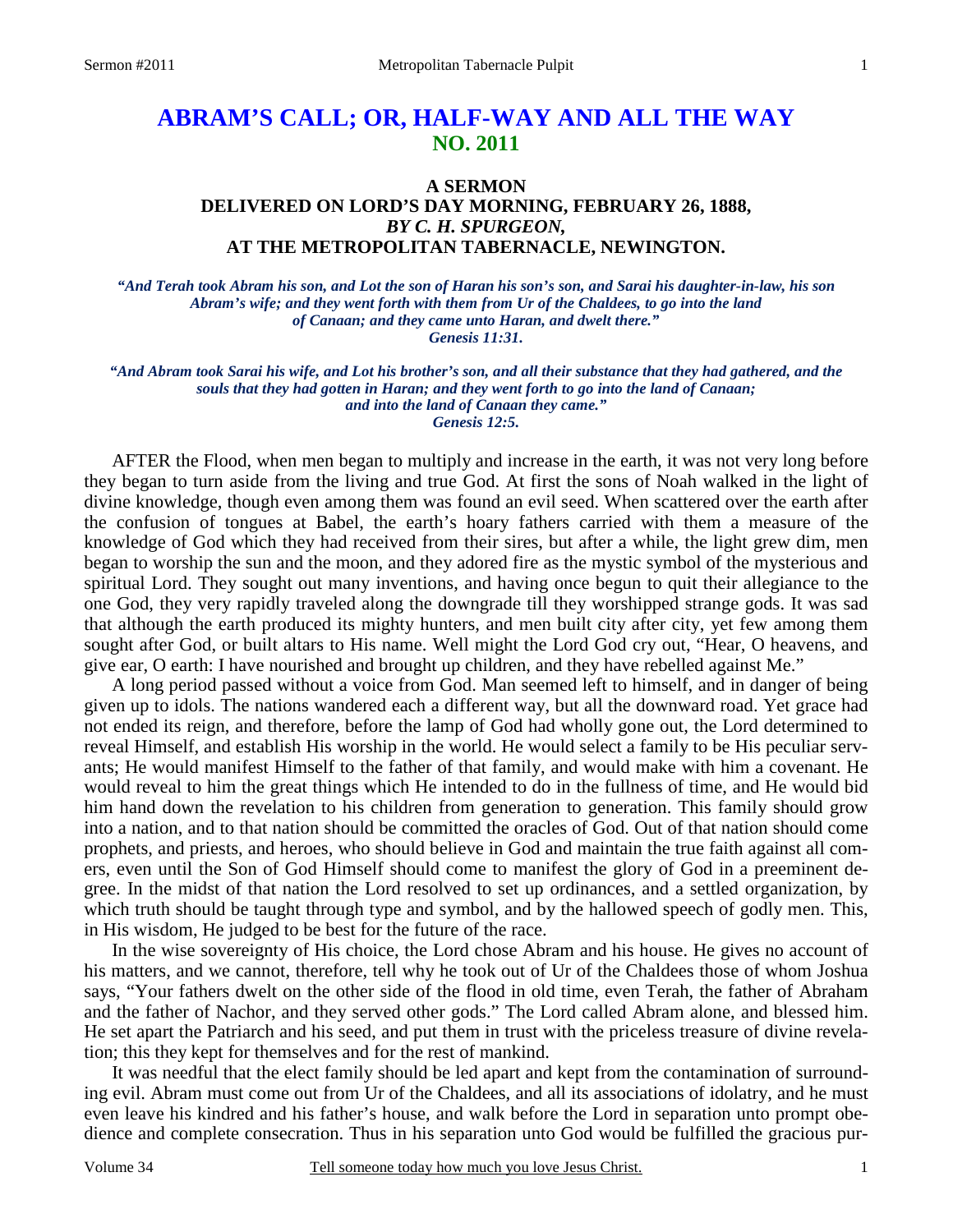pose of the Most High. The Lord's end and aim was to keep His truth alive in the world by means of a people who should be set apart for that service; and it was therefore essential that the person chosen to be the head of that family, the founder of that nation, should come right away from all connection with the corrupt world, and walk apart with God. The chosen nation was to dwell alone, and not to be numbered among the peoples. Hence came that call which said to Abram, "Get you out of your country, and from your kindred, and from your father's house, unto a land that I will show you: and I will make of you a great nation, and I will bless you, and make your name great, and you shall be a blessing."

At this moment God is working in much the same manner in the midst of the world by His church. A church is an assembly called out. An *ecclesia* is not any and every "assembly"; a mixed crowd of unauthorized persons, having no special right to come together would not be an ecclesia, or church. In a real ecclesia the herald summoned the citizens by trumpet or by name, and it consisted of certain persons called out from among the common multitude. The true church consists of men, who are called, and faithful, and chosen. They are redeemed from among men, and called out from among their fellows by effectual grace. God the Holy Spirit continues to call out, and bring to the Lord Jesus, those who are chosen of God according to the good pleasure of His will. Practically, conversion is the result of the call—"Get you out from your country." It is a repetition of that searching word, "Come you out from among them, and be you separate, says the Lord, and touch not the unclean thing." The church is a repetition of the camp of Abram in the midst of Canaan. It is the Lord's portion among men, and it keeps His oracles. The church of the living God is the pillar and ground of the truth and it is the design of God to find a home for His gospel in His church, till the dispensation of grace shall close, and the Judge shall ascend the throne.

In gathering instruction from the call and out coming of Abram, I shall handle the matter by making three remarks. First, *this call is often only half obeyed*. In our first text we find the command of God very partially carried out. Secondly, *this call is of a very special character,* and I shall endeavor to show the manner in which it comes to us at this time. Thirdly, *this call, when it is really obeyed, puts the obedient upon a special footing;* they are henceforth peculiarly the Lord's. May the Holy Spirit bless our meditation!

**I.** In the first place, THIS CALL IS OFTEN ONLY HALF OBEYED. It came to Abram when he dwelt in Ur of the Chaldees, but though he so far hearkened to it as to set out for Canaan, yet we read that "they came to Haran, and dwelt there."

We do not know *how* the call came to Abram, whether by a voice which he heard with his ears, or by a mysterious impulse upon his mind, or by a dream or vision, but Stephen tells us, in the seventh of Acts—"The God of glory appeared unto our father Abraham." There may have been given to Abram some such sight of the glory of God as Job had when he cried, "Now my eye sees You." The Lord appeared to Abram, and made him to understand that he must emigrate from his country, and quit his tribe. Somehow or other, it was laid home to Abram's heart and conscience that he must go forth upon a journey he knew not where; he must journey into another land, and no more dwell in city, or town, or village, but become a sojourner with his God, a tent-dweller, a stranger in a strange land.

His first step would naturally be to tell his friends that he must leave them, for the living God had called him to go to the land of Canaan. At once his difficulties began. His kindred could not bear to part with him. If they had distinctly opposed him, and said, "It is absurd; your talk is insanity; yet if you must be gone, go your way and welcome;" then he would have gone in sadness, but assuredly he would not have hesitated. A man possessed of Abram's wondrous faith would have torn himself away with great firmness, although with deep regret at the sorrow which he caused. Had they opposed him, his course would have been plain.

But he had to meet with a much more insidious evil. His friends consented to his zeal. Whether they agreed in his reverence for Jehovah or not, they felt that they could not cut themselves off from Abram, and therefore they resolved to go with him. The word to Abram was express, "Get you out from your kindred, and from your father's house," but how was this to be done when his kindred and his father's house clung to him, and yielded to him? Very naturally his loving spirit could see no other way but to bid them all come with him, and yield themselves to God. Possibly Abram looked for great things from this, and rejoiced in it. It would seem as if his aged father Terah, with that wisdom which is a near to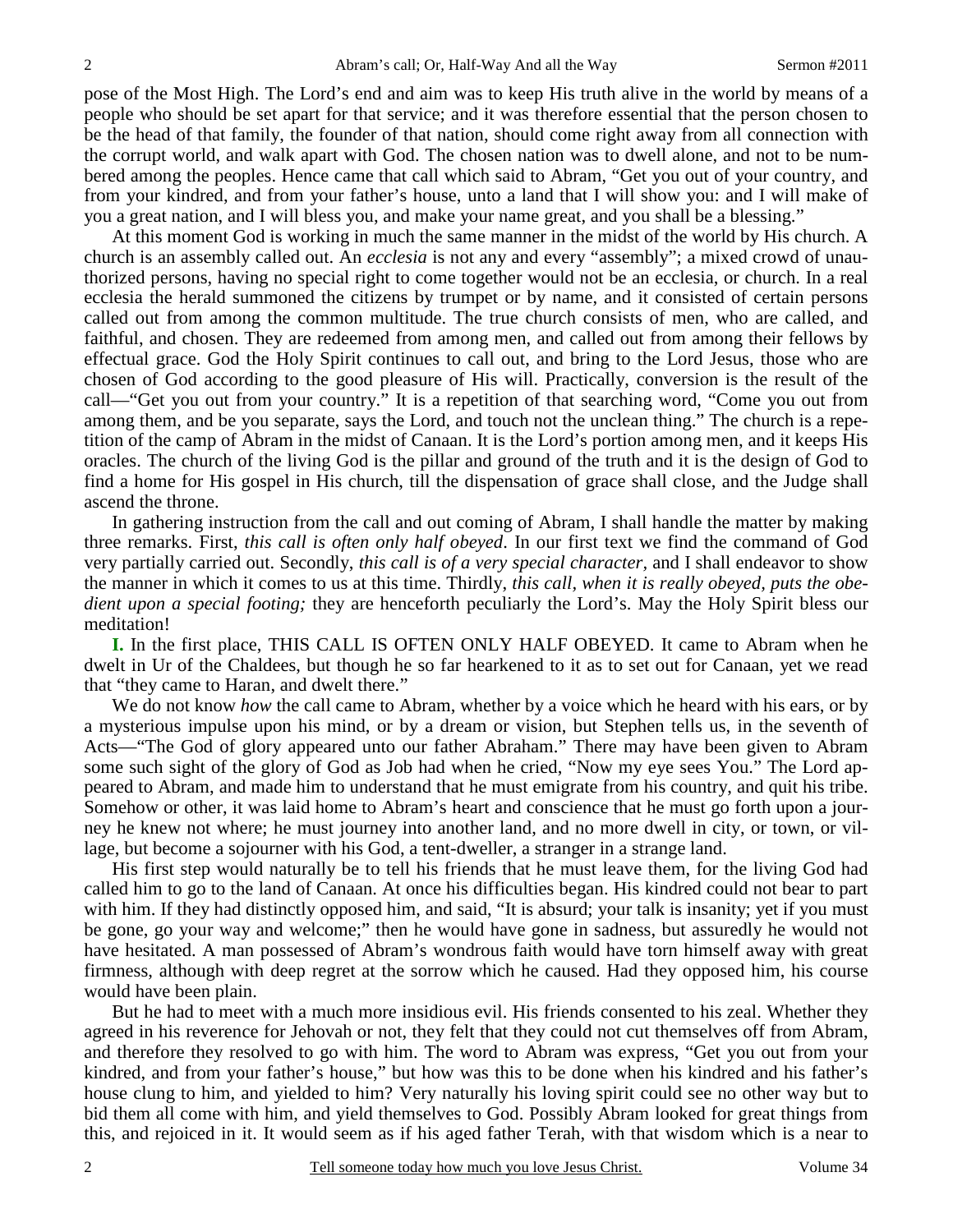subtlety, himself led the way in the migration, for we read—"And Terah took Abram his son, and Lot the son of Haran his son's son, and Sarai his daughter-in-law, his son Abram's wife; and they went forth with them from Ur of the Chaldees to go into the land of Canaan." The father of the clan leads the way, and it is rather his migration than that of Abram. What was Abram to do? Instead of meeting opposition from his family, his own father is leading the way in the journey to Canaan. Did not this make his obedience easier? We shall see. Was not this happy union of the household, this undivided assent to the Lord's bidding, a great cause for rejoicing? It certainly appeared so, but all is not gold that glitters. What we think will help may at length hinder. What looks like a work of grace may turn out to be only the movements of unrenewed nature. Like the mixed multitude which came out of Egypt with Israel, we may have about us professed friends who may become our worst foes, in the secret of God's truth and grace.

In Abram's case the dreaded separation is spared; they start together for Canaan. So far so good; at least, it looks so. The traveling is wearisome, and many are the murmurings. The huge caravan has not gone very far before the proposal is made that they should be satisfied with the move which they had made and remain at Haran. True, it was not Canaan but it might do as well. Did not the family reason, "We shall stay here. We have yielded a great many points to Abram in coming away from Ur, but we cannot yield to all his demands. We have proved our love to him and our reverence for the Lord by coming thus far, and now we ask for a fair compromise. Abram is very sincere but he must not be bigoted. Surely he will not be so foolish as to believe in verbal inspiration, and insist upon Canaan, when Haran quite meets the spirit of the command. There is no doubt that Haran answers every purpose and we mean to stay here and Abram must stay with us." His father pleads that he is very old. To be moving continually is hard for aged people, and there is that broad Euphrates, how can the old man cross that dreaded flood? "Spare your venerable parent this last bitterness; I have come thus far to please you, do not press me further." I think I am not wildly imagining if I suppose that some such pleas induced the patriarch to tarry with his kindred at Haran. A loving and tender heart worked against prompt literal obedience, and for a while the man of faith delayed, the heir of the promises hesitated. Do you blame him? It will be wiser to look at home. Holy Scripture describes his conduct, and appends no absolute word of censure, but it does what is quite as significant, it keeps silent as to anything like a record of blessing, or of communion with God, while Abram was at the half-way house at Haran. To a friend of God His silence is quite enough of a rebuke. If my friend does not smile, I do not require him to frown to let me know whereabouts I am in his esteem. If my friend no longer speaks to me, I do not need him to upbraid me, his silence is sadly eloquent to my heart.

Abram and the rest settled down at Haran. He was conquered, not by open foes, but by compromising friends. My brethren, take good heed unto yourselves, that you suffer not your feet to be entangled by the men of your own household. He that would follow the Lamb wherever he goes must not know his own kindred when he comes to the parting of the ways. Honest wolves will not harm us one half so much as those who look like sheep, but inwardly are not so. Our first father, Adam, fell by the temptation of her whom he loved, and the old serpent still knows how to seduce through our affections and lead into ruin by the suggestion of friendship. O, man of God, beware! Read my parable with open eye, and practice the lesson thereof.

Let me describe the consequences of tarrying at any half-way house. *To obey the Lord partially is to disobey Him.* If the Lord bids Abram go to Canaan, he cannot fulfill that command by going to Haran. Haran was not mentioned in the call. You cannot keep God's command by doing something else which pleases you better. The essence of obedience lies in its exactness. Although something else may seem to you to be quite as good as the thing commanded, what has that to do with it? *This* is what God bids you, and to refuse the thing commanded, professing to substitute a better thing, is gross presumption. You may not think it so, but so it is, that half obedience is whole disobedience. We can only obey the Lord's command as it stands; to alter it is as great a treason as to make erasures in a king's statute-book. It is will-worship, and not God's worship, if I do what I choose of the Lord's work, and leave a part undone which does not please me quite so well.

Moreover, *half-way obedience increases our responsibility,* because it is a plain confession that we know the Lord's will, though we do it not. Abram had received the call, and knew that he had done so,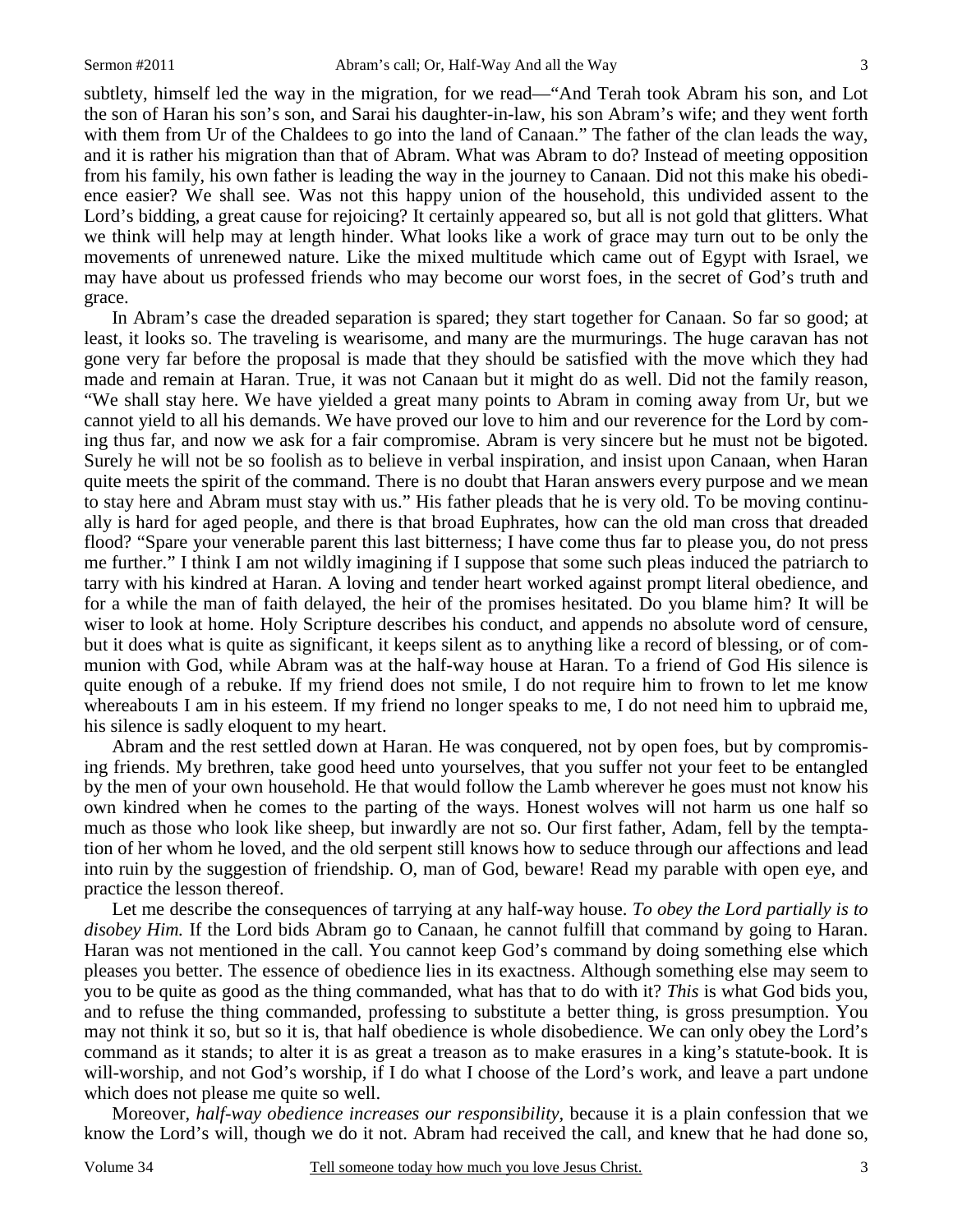else why had he come to Haran? He admitted, by going as far as Haran, that he ought to go the whole way to Canaan, and so, by his own action he left himself without excuse. And any of you who are doing in a measure what is right because of the fear of God, and yet are acting in other matters contrary to what you know to be the Lord's will, you are left without apology for such neglect. By the service which you do render to God you admit that He has right to your obedience; why, then do you not obey Him in all things? You call Jesus your Lord, and do some of the things which He says, but why not the rest? Is it not clear that you know your Master's will and do it not? Thus, you see, there was failure in obedience, and increase of responsibility.

*The result of this to Abram was the absence of privilege*. God spoke not to His servant in Haran, neither dream, nor vision, nor voice came to him in the place of hesitancy. The Lord loved him, but hid His face from him, and denied him the visits of His grace. If we walk contrary to the Lord, He will walk contrary to us. Abram lived with his father Terah, but he was not living near his heavenly Father, and therefore he did not hear His voice. How greatly the true heart dreads this! How earnestly it sighs, "O Lord, be not silent to me, lest if You be silent to me, I become like them that go down into the pit"! O my brothers, let us not, by wavering and half-heartedness, lose our communion with the Lord our God.

Meanwhile, *Abram was rendering an affliction needful*. His father Terah must die that the cord which held Abram might be broken. If the called one will not come out while the old man lives, death must do his work, and remove the cause of disobedience. If Abram fears to weep at parting with a living father, he must weep over his grave. One way or another, the Lord will cause His chosen to obey Him. Oh, that we would be tender of heart, and not be as the horse or as the mule, which have no understanding! Whips and rods would seldom be heard of if we were more promptly obedient.

While tarrying at Haran, *Abram was creating cause of future disquietude* by his attachment to Lot. He was told to come out from his kindred, but he clung to his orphan nephew, and must necessarily accept his company. Lot caused him a great deal of trouble. His herdsmen created discontent and strife, and afterwards Lot, himself, was carried away captive, and peaceful Abram was compelled to gird on the warrior's sword, and go forth to battle, to rescue his nephew. Had Abram acted decidedly from the very first, he might have saved himself many a disquietude. My brethren, learn well these lessons. I merely hint them; will you not enlarge upon them?

All this while, *Abram was delaying the great blessing which God was prepared to give him*. He was keeping out of the Promised Land, and away from the place where Jehovah would manifest Himself to him, and enter into covenant with him. I fear that some true believers are depriving themselves of the richest joy and the most heavenly experience by their undecided conduct. Some of you have come away from your old sins, but you have not yet entered upon the new life in its fullness. You have left Ur of the Chaldees—the place of open sin, but you have not come to Canaan the holy. You are tarrying in the Haran of a partial obedience, which is neither here nor there—a sort of death in life, rebellion in obedience, unbelief in faith. I know many professors, who have left their vicious habits, but they are not yet consecrated to the Lord Jesus; they are not absolutely in the world, and yet they are not abiding in the Lord. Their speech is half of Ashdod and half of the Jews' language, they dare not be Philistines, and yet they will not be Israelites. They are willing to be saved by the cross of Christ, but they are not willing to take up Christ's cross, and come right out decidedly upon His side at all times. This is a perilous state to be in. They have enough religion to make them miserable, but I fear not enough to fit them for joys eternal. They may ultimately get into heaven by the skin of their teeth, at least, I hope so, but they have no present joy, no immediate peace, no conscious fellowship with God. Half-way house godliness is wretched stuff; beware of it! Remember what we read of the mongrels that dwelt in Israel's land, which had been brought there by the Assyrian conqueror. They feared the Lord, and served other gods, and, therefore, Jehovah sent lions among them. Let all who are of that race remember the lions, for the Lord will not suffer such double-minded ones to live in peace before Him.

Thus much, then, upon my first point; the divine call is too often only half obeyed.

**II.** Secondly, THIS CALL, ESPECIALLY AS IT COMES TO US, IS OF A VERY PECULIAR CHARACTER.

To us, of course, it is wholly *spiritual*. We are not called today to leave our country and our kindred, so far as our residence is concerned, but it seems to me that we are called to a much more difficult posi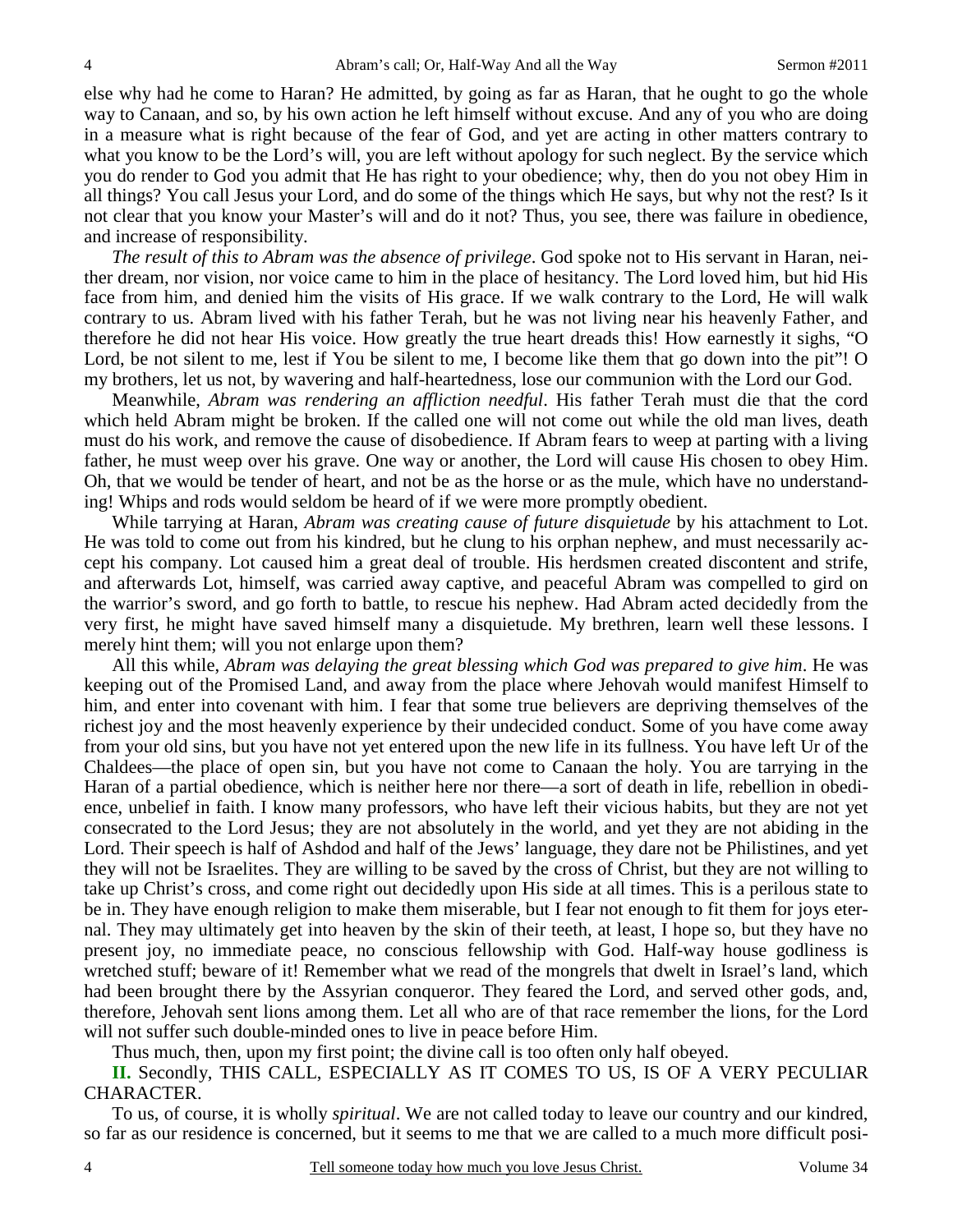tion than that, namely, to stay on the old spot, among old friends, and yet to lead a wholly new life. Of course, we are to quit all evil company, but we are not to leave the society of our fellow men, nor to go out of the world. Even Abram was not called to be an ascetic, or to live in a cave, or to retire into the desert like a hermit. Within the borders of his own encampment Abram was a man among men, and pursued his daily calling as the keeper of great flocks of sheep, and herds of oxen, and camels, and so forth. Towards his neighbors he behaved himself with noble-minded independence and integrity. He was a pattern of what grace can make of a really noble man when he moves among those who are strangers to his God. But yet, beloved, Abram did, to a great extent, dwell in a favorable condition. He lived apart from the grosser sort, he was not wearied with the voices of a city, as Lot was; his own tents, and the many tents of his servants, made up quite a settlement, where God's name was reverenced, and the fear of the Lord was felt. That canvas town had one over it of whom the Lord said, "I know him, that he will command his children and his household after him, and they shall keep the way of the Lord." Some of us can almost seclude our families, but many others have a far harder task, they have to live in the city amid its sins, and yet not to be of it, they have in their earthly callings to come into daily contact with the ungodly, and yet they have to be holy, harmless, undefiled, and separate from sinners. As Abram was no Canaanite, though he sojourned in Canaan, so are we to prove ourselves to be of a totally distinct race. This is a very difficult piece of business. How great a wonder was asked by our Savior's prayer— "I pray not that You should take them out of the world, but that You should keep them from the evil"! Not by difference in brogue, nor by peculiarity in dress, are we to be marked out as the servants of God, but our lives must be so Christ-like and pure, that men shall say of us, "You also were with Jesus of Nazareth, for your life betrays you." This call, then, is of a deeply spiritual and peculiar character. My brother, have you heard it? My sister, have you heard it? Have you endeavored to obey it to the full? It means just this—that we are to flee all sin, without exception, and follow after everything that is pure and holy, without exception. Others wallow in what they call the pleasures of sin; abhor such things, and protest against them. Shun, also, everything that is doubtful, for, "whatsoever is not of faith is sin." If you are not sure it is right, it is sin to you. Avoid the appearance of evil. Separate yourself from all that which Christ would have disapproved. Be so decided, also, as to leave everything that is hesitating. Be out-and-out for Jesus. While many will try to run both with the hare and the hounds, make it your object to abhor that which is evil and to cleave to that which is good. Make a point of wearing your regimentals. Be dead and buried to this present evil world with its frivolities, philosophies, and grandeurs. Regard the world as crucified to you, and be yourself crucified to it. The friendship of the world is enmity with God. Go without the camp bearing Christ's reproach. In matters of religion follow the Lord fully, let the Word of God be your sole and sure rule, and nothing else. That religion which is not according to God's Word is a false religion. Accept neither doctrine nor ceremony for which there is no scriptural warrant. Search the Word about it all, "to the law and to the testimony; if they speak not according to this word, it is because there is no light in them." Follow your conscience, as your conscience is enlightened by the Spirit of God concerning His Word, follow the Word even in its jots and tittles. Make not too much of peculiarities in comparison with vital and fundamental truths, but, still, even with these less weighty matters, take heed that you do not trifle, lest in neglecting the less you learn to neglect the greater, and so become guilty of the great transgression. Avoid the world's religion, for if there is one world worse than another, it is the Christian world. No enemies of Israel were as bitter as their brethren the Edomite; brethren in name only become the fiercest of foes. Be distinctly removed from the religion which is based upon self-will, pride of intellect, and worldly conformity. The world's religion is as evil as the world's irreligion. Surrender to the plain teaching of the Spirit of God, and resolve in all things to follow your Lord wherever He may lead you. Stand alone, if others will not obey. In your house let there be an altar for God, if there is not another in the land. Make a covenant with God through the one great Sacrifice, even if all others forget the Savior.

See, dear friends, what the call is, and then remember that *it comes to the believer from God Himself.*  The Lord calls His servants unto the separated life, and because of His authority they are bound to obey. He calls by His Word, either preached or read, it comes to the individual by an application of the Spirit of God, so that the man yields cheerful assent. He is drawn, and therefore he runs. Such a person feels it a pleasure to take Christ for his example, and to put his feet down in the very tracks of the Lord Jesus. It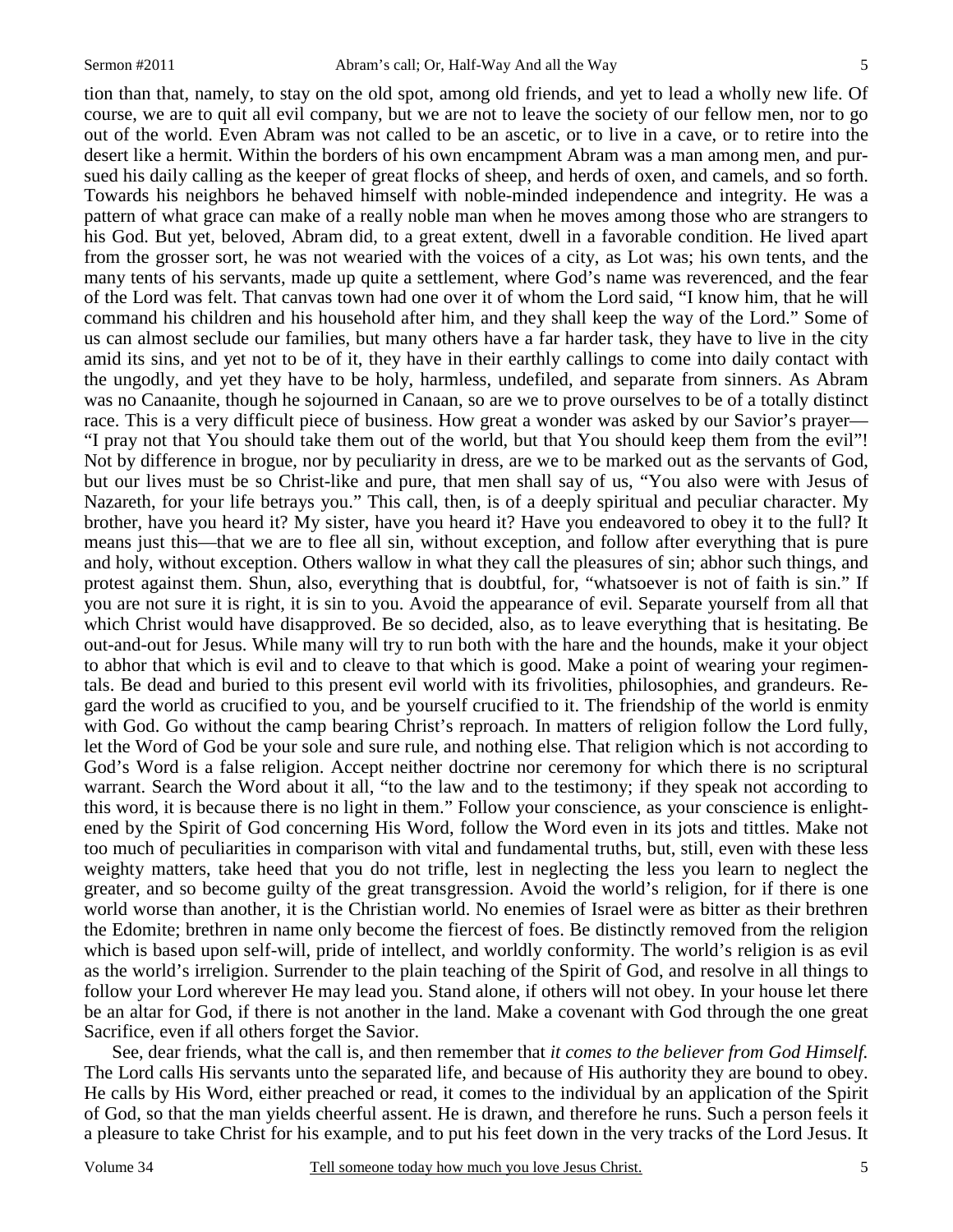is ours to follow the Lord's precept and example with great care and solemn determination, turning neither to the right hand nor to the left. It was so with Abram; is it so with you?

Because this call comes from God, *it has for us a supreme authority*. We follow our Lord even when darkness is round about Him, though we know not the way, we know the Lord, and therefore we follow Him implicitly. To us the Word of God is more than the decrees of emperors, or the statutes of senators. If this thing were of men, if this thing were ordained by a learned council, or a reverend bench, it would be of small account in our eyes, but when He that made us and redeemed us speaks to us, we can only reply, "Help Your servants to do Your will, for Your will is our delight."

My brethren, if we thus separate ourselves unto obedience, *we must expect violent opposition*. Severe criticism will not be spared us. Of course, some will say, "The man is mad"; others more gently will murmur, "He is sadly misled." Many will accuse you of a liking to be singular, or a weakness for going to extremes, or a self-righteous wish to excel others, or of having "a bee in your bonnet." Accusers will hint that you are seeking your own in some form or other, and if they cannot quite see a motive, they will imagine one. What is the use of imagination if it will not help a man out when his facts run short? Having once made up their mind that you are foolish and contemptible, they will view all your conduct through colored glasses, and condemn you up and down. Be not dismayed, but endure hardness for the love of Jesus.

To go forth and lead a separated life *will need faith,* and to have faith you will need the grace of God. Believe that God's command is right, and believe that He will justify you in fulfilling it. Believe that God's promise is true, and that He will prove it so. Abram was bidden to go, and he went. Look at Abram's case, and see how impossible it was for him to obey apart from faith in God. He was to go away from all that was dear, from all that was comfortable and settled; he was to go he knew not where, and he was to go to obtain an inheritance for a son that was not born, and that was not likely ever to be born, for he was old, and Sarai was well stricken in years. Only faith could enable him to obey a call which looked so like a delusion. We need faith in every step of a holy life. Oh for more looking unto Jesus, more child-like dependence upon God! If you believe, you will do the Lord's will, but if you do not believe, you will refuse to obey, and miss the blessing.

Suppose we do obey the divine call, what then? Will our course be smooth ever afterwards? Far from it. The walk of the separated believer *involves trial*. The trial of Abram in leaving his country was but one, out of ten which are recorded. It is written, "In the world you shall have tribulation." In the Lord's vineyard the knife is used if nowhere else. The Lord tried Abram, and He will try us; it is a part of the process of love by which He prepares us for the eternal rest. The course of true faith never does run smooth. If you will obey the divine call you shall be favored with more trials, you shall be honored with still greater tests of your fidelity, but then you shall be known as the friend of God, and God shall make you to be a blessing to others even to the end of time. Mark well what is proposed to you—that God shall take you, and give you His light, and His truth, and His salvation, that you may preserve it for all the ages, until Christ shall come. Are you willing to accept so high an honor? Will you count the cost, and make your calling and election sure? Will you cry with Esaias, "Here am I! Send me"? As the Roman consul devoted himself to death in battle for the sake of the beloved city, will you devote yourself to God, and His cause, and truth? In very deed such is my spirit. I wish there were ten thousand who would say the same. O my brother, blessed are you among men, if you are set apart for God and truth. Yes my sister, blessed are you among women, if you are following the Lord fully in the way of His will.

**III.** This brings me to my third and last point. THIS CALL, WHEN IT IS OBEYED, PUTS US ON SPECIAL GROUND.

For, first, *God is bound to justify the course which He Himself commands*. When Abram went to Canaan at the Lord's bidding and remained there, the responsibility was with the Lord. If any evil had come of Abram's conduct he could not have blamed himself. It was neither his own wisdom nor his own folly which led him; God alone was his director. It is mine to obey; it is God's to prove that my obedience is wise. What peace this brings! O my hearer, if you believe in Christ with all your heart, and if you become a sincere follower of Jesus in all things, God will justify you in doing so, for you do it at His bidding. If there is any folly in holiness, the folly is not with you, but with Him that bade you be holy. The servant is accountable for any action he does of his own head, but not for that which he does by the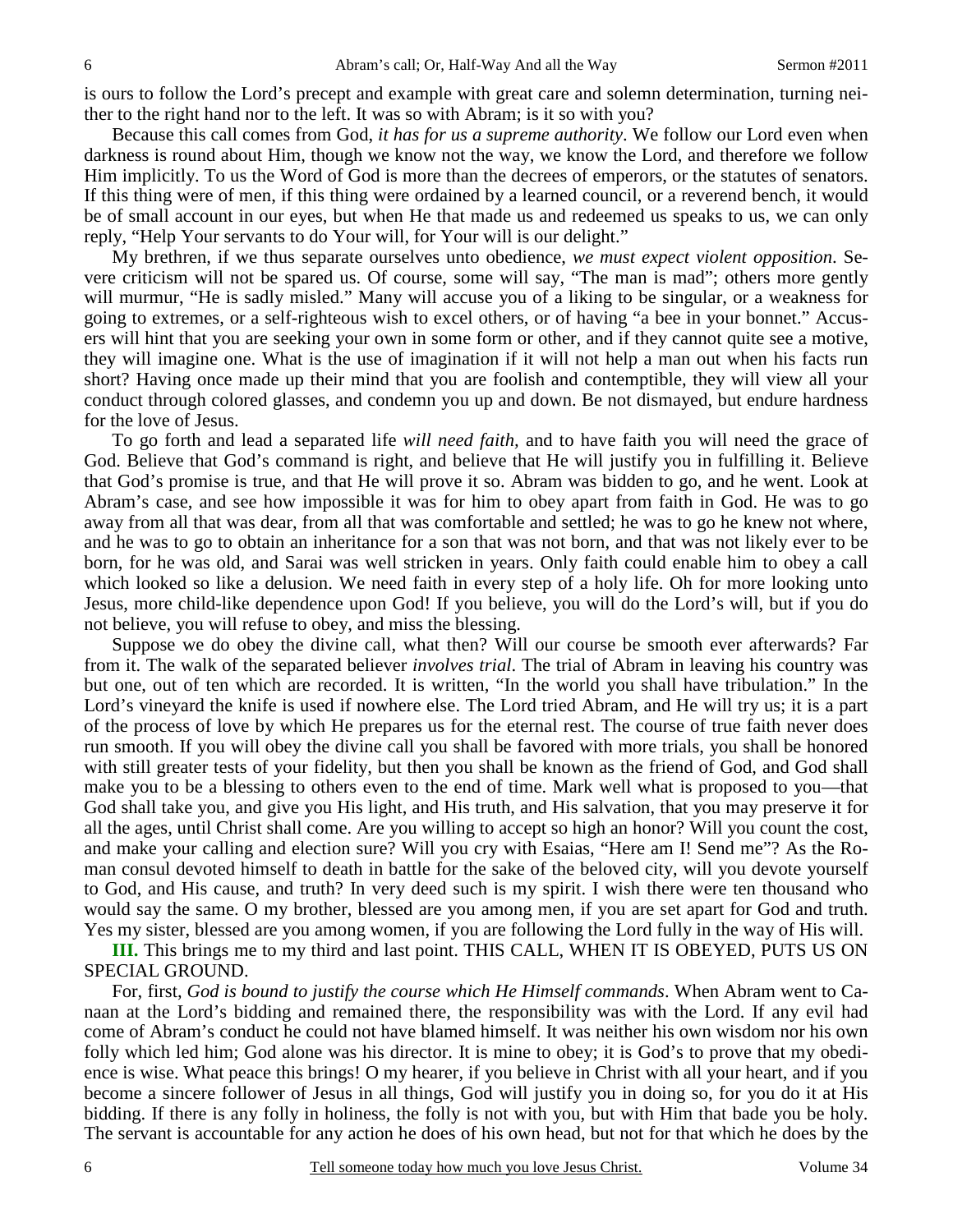command of his principal. So you, in keeping close to God's will, are not accountable for consequences; the consequences must lie with God. As surely as wisdom is justified of her children, so is God justified of all believers; yes, and He justifies believers, and their faith is counted unto them for righteousness. Therefore, beloved, we stand on the ground of justification when we obey the call of God.

*We cease, also, from that moment to be of the world*. God deals with the world one way, but with His separated ones in another way. "Them that are without, God judges," but those who are within are not under law, but under grace. It is the joy of faith that there is no condemnation to them that are in Christ Jesus. There is discipline now within the House of God, but it is not that of a court of justice, but of the abode of love. The Lord chastens His children, that they may not be condemned with the world. The separated ones are not numbered among the people of the earth. When you read of the seven trumpets, and vials, and plagues, fear not, for nothing shall by any means hurt you. When the blood shall flow in the day of vengeance up to the horses' bridles, then shall not a hair of your head perish, for the Lord secures those who are sealed to Him. Babylon must fall, that lies hard by Ur of the Chaldees, from where you came, and all that bear the mark of the beast shall die, even as Terah died in Haran, but as for you, "at destruction and famine you shall laugh." No evil shall touch you, for the Lord is your keeper. If you are walking in the separated path with God, and are setting Him always before you, you shall abide under the shadow of the Almighty. What a condition to be in! First justified, and then secured from the doom which will surely fall upon the guilty world.

Now, as free grace has separated you unto God, *you come into an honored fellowship with Him*. Abram, in his tent, had God for his companion. He had near and clear manifestations of God; he entertained angels unawares, and with those angels was the Son of God Himself. If you quit the world to abide with God, God Himself will abide with you. If you come out from the unclean world, the Lord has said, "I will dwell in them, and walk in them. I will be a father unto them, and they shall be My sons and daughters, says the Lord God Almighty." Oh, rest you in this sweet fact, that the Triune God will manifest Himself to His chosen as He does not to the world. You shall be one of the people near unto Him.

By coming out from the world, and following the Lord closely, *we come under the divine care and protection.* How wonderfully Abram was screened from evil! Jehovah was his shield. He was a stranger in the midst of enemies, but they did not molest him; an awe was upon them, for Jehovah had said, "Touch not My anointed, and do my prophets no harm." Wherever a true saint goes, the Lord lays His commands on all the powers of nature and all the angels of heaven to take care of him. When Abram was at peace God blessed him in all things, and if he went to war, God gave his enemies as driven stubble to his bow. If we are with God, God is with us. When God's will is our delight, God's providence is our inheritance. It is not so with you all; no, not even with all of you who profess to be Christians, but it is so with those of you who keep close to God's Word, and follow in will, in spirit, in belief, and in act, the example of His dear Son. O beloved, let us strive after this! Let us aim at perfect conformity to the will of God, for this will place us in quiet nearness to God.

Henceforth *Abram was for God's use only.* God treated him as His confidant, as the receiver of heavenly revelations, and as the founder of a race. God will also use us, if we will come where He can use us. Vessels set apart for the Master's use must not be used by the servants. God is a great King, and when He selects a cup for His own table, He will not have it used by others. If other lips drink out of the chalice of your life, the Lord disdains you. You must be for Him only, or you are not His spouse. If you are His from the crown of your head to the sole of your foot by solemn consecration, He will honor you yet more and more; yes, you know not to what high ends He has ordained you, both in this life and in the ages to come. But look you well to this, that you be holiness unto the Lord.

One more thought presses itself upon my heart; the man who for Christ's sake has cut all his moorings, and separated himself from the world, to follow the Lamb, has learned how to live, but he has also learned how to die. We die unto the world, and thereby learn to die. When we cease to trust in riches, when we resign our comforts, when we no longer lean on friends, when all things visible become as shadows to us, then we make a rehearsal of death. Unless the Lord Himself shall soon descend from heaven with a shout, we shall all die. Yes, the hour of our departure hastens on. Then we shall have to cut ourselves loose from our moorings, be they what they may. Soon shall we hear this word from heaven, "Get you out of your country, and from your kindred, and from your father's house, unto a land that I